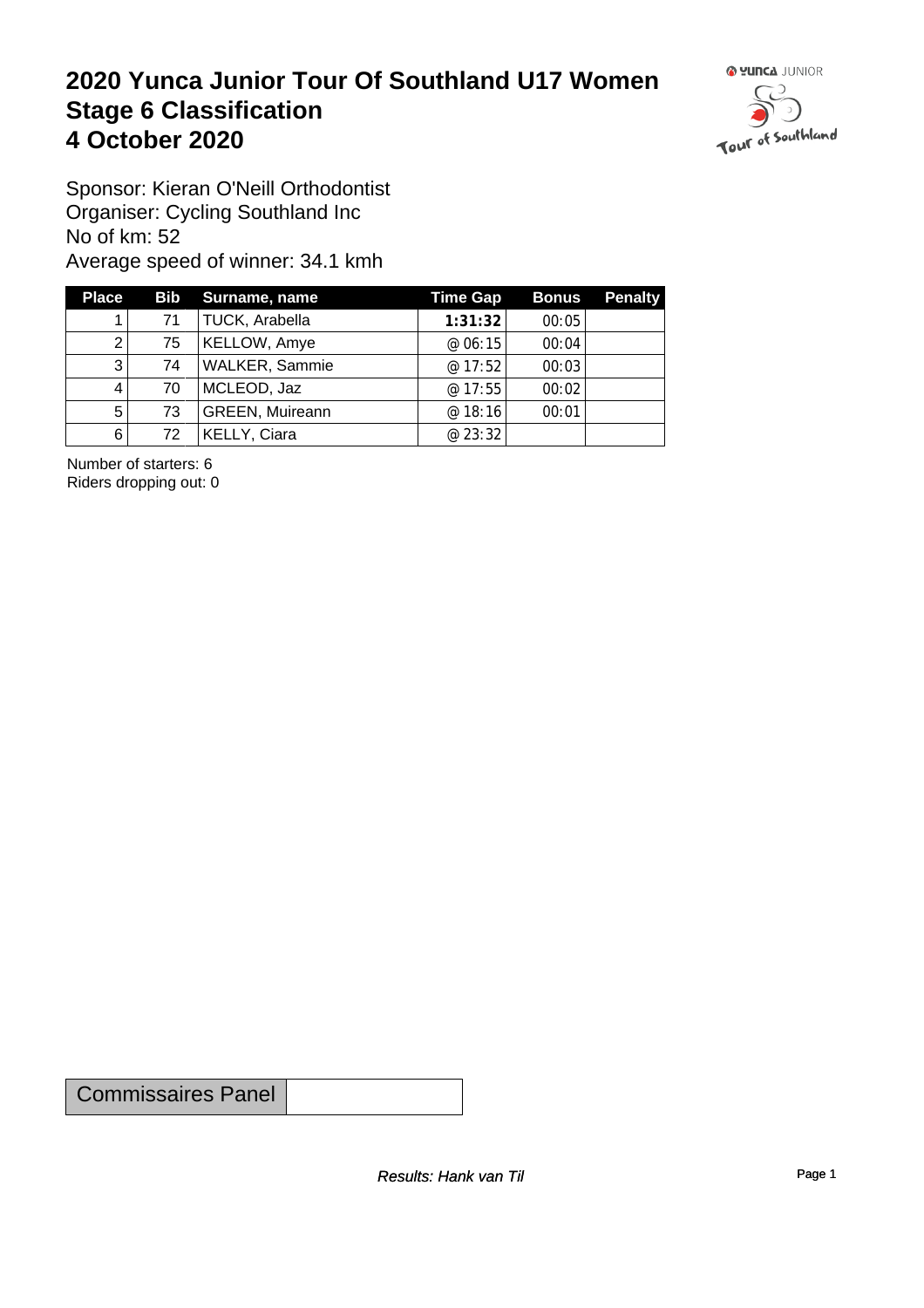#### **2020 Yunca Junior Tour Of Southland U17 Women General Classification (Stage 6)**<br>
4 October 2020 **4 October 2020**



Organiser: Cycling Southland Inc

| <b>Place</b> |    | <b>Bib</b> Surname, name | <b>Time Gap</b> |
|--------------|----|--------------------------|-----------------|
|              | 71 | TUCK, Arabella           | 5:16:29         |
|              | 75 | <b>KELLOW, Amye</b>      | @ 25:02         |
| 3            | 70 | MCLEOD, Jaz              | @43:09          |
|              | 74 | <b>WALKER, Sammie</b>    | @ 45:29         |
| 5            | 73 | <b>GREEN, Muireann</b>   | @ 1:00:22       |
| 6            | 72 | <b>KELLY, Ciara</b>      | @ 1:10:21       |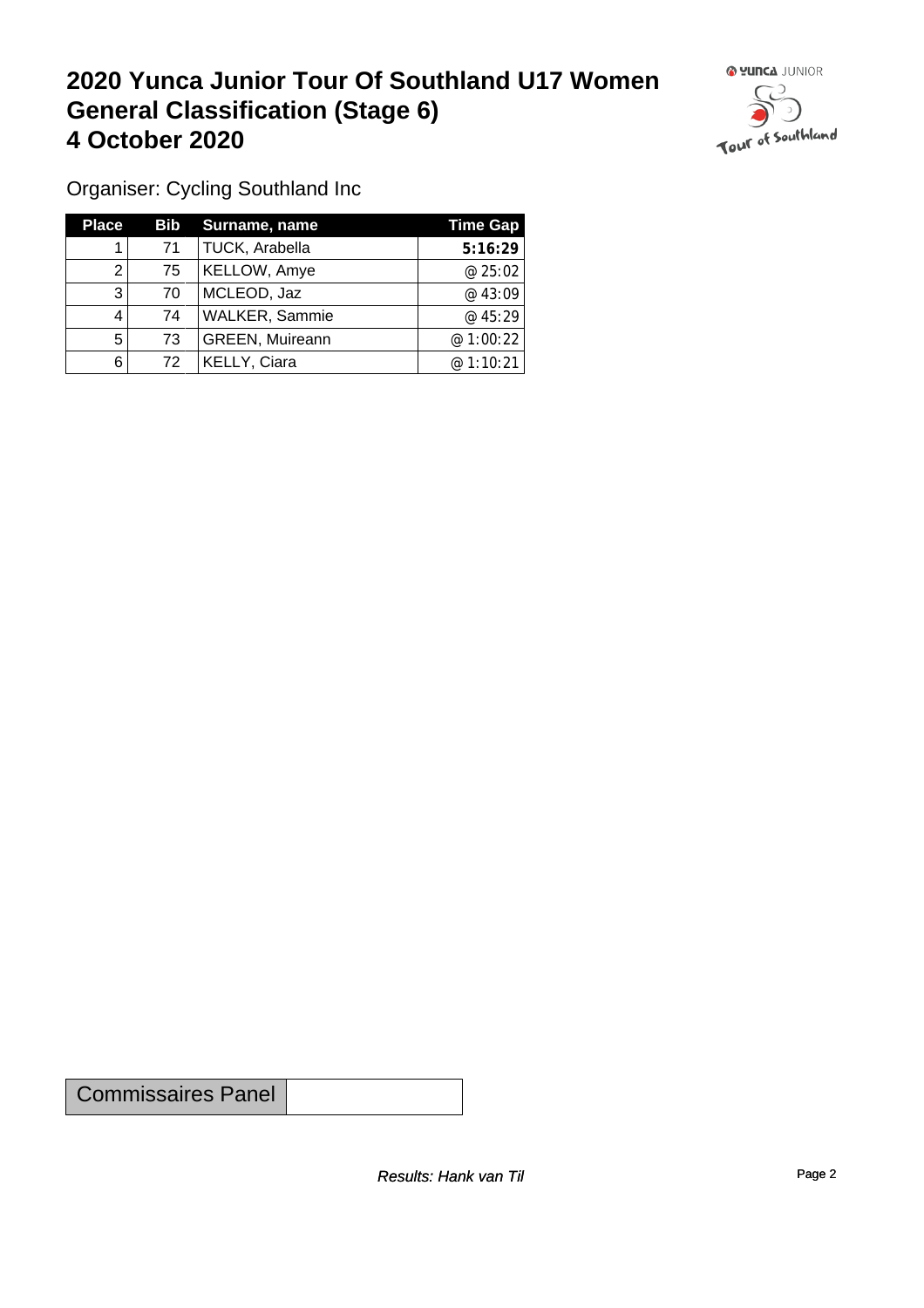## **2020 Yunca Junior Tour Of Southland U17 Women Sprint Classification (Stage 6) 4 October 2020**



Organiser: Cycling Southland Inc

| <b>Place</b> |                 | Bib Surname, name      | <b>Points</b> |
|--------------|-----------------|------------------------|---------------|
|              | 73              | <b>GREEN, Muireann</b> | 12            |
|              | 71              | TUCK, Arabella         | 10            |
| 3            | 72 <sub>1</sub> | KELLY, Ciara           |               |
|              | 75              | <b>KELLOW, Amye</b>    |               |
| 5            | 74              | <b>WALKER, Sammie</b>  |               |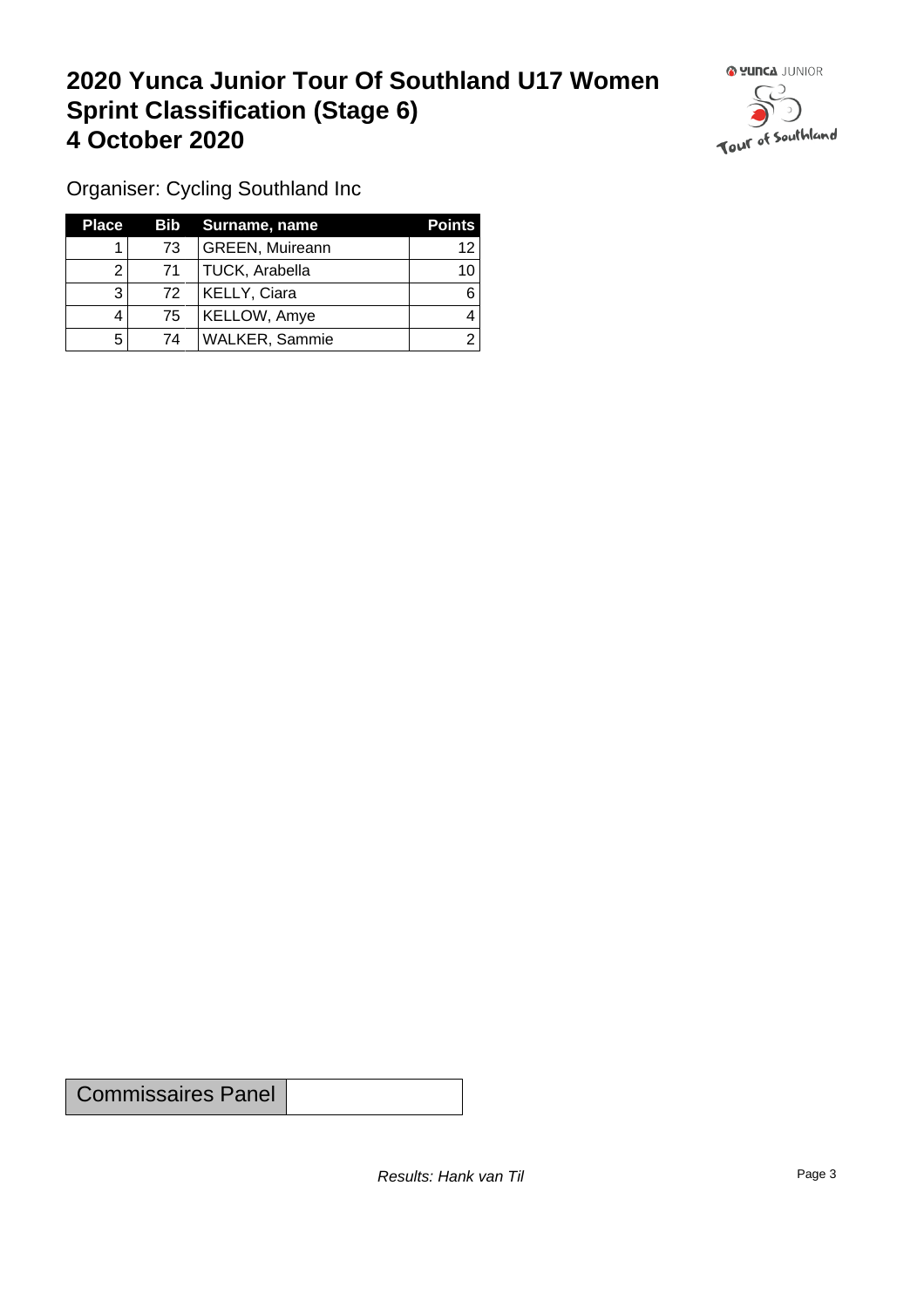## **2020 Yunca Junior Tour Of Southland U17 Women KOM Classification (Stage 6) 4 October 2020 19 To 2020 19 To 2020 19 To 2020**



Organiser: Cycling Southland Inc

|    | Place Bib Surname, name | <b>Points</b> |
|----|-------------------------|---------------|
| 71 | TUCK, Arabella          | 16            |
| 75 | KELLOW, Amye            |               |
| 70 | MCLEOD, Jaz             |               |
| 74 | WALKER, Sammie          |               |